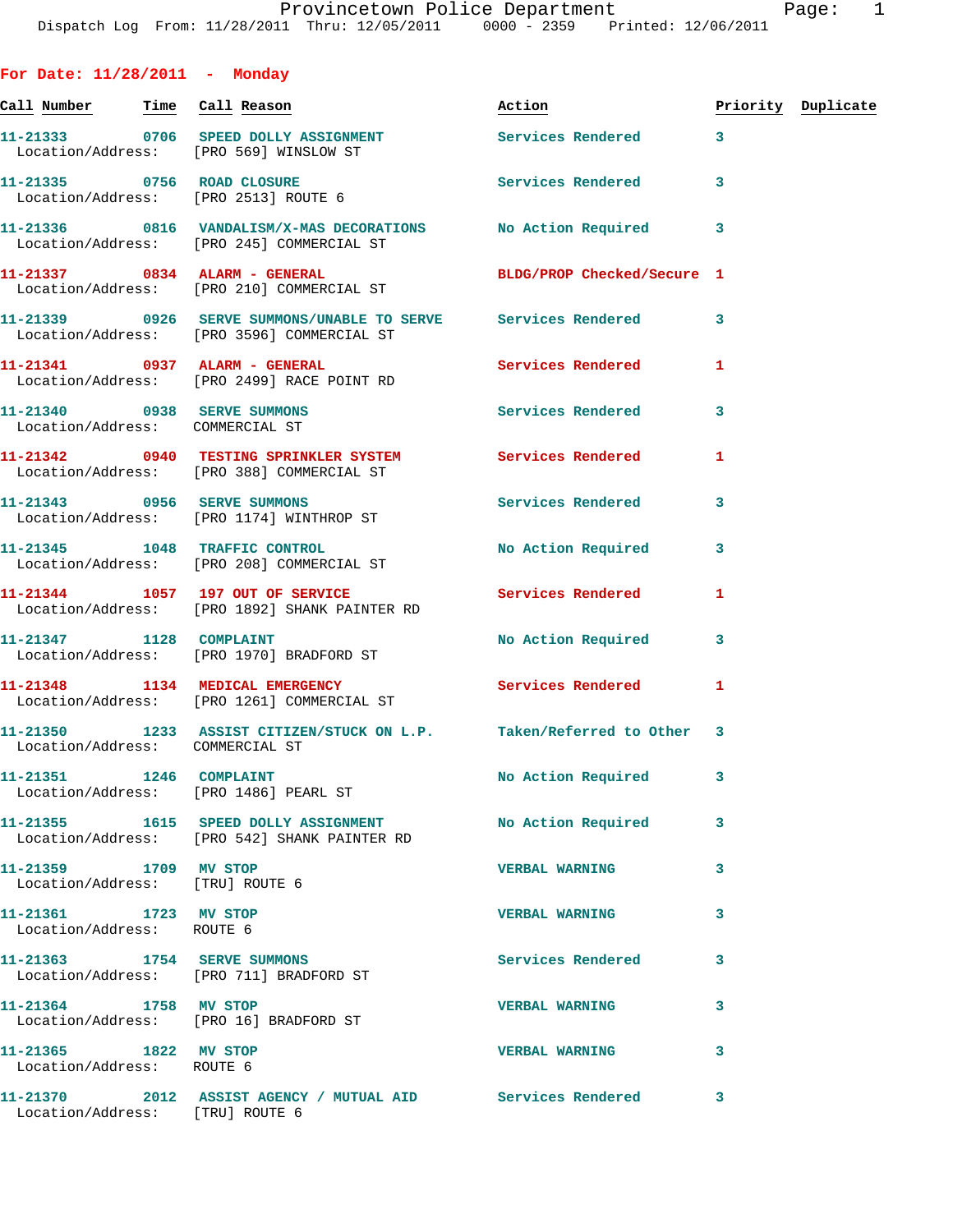**11-21396 0815 ALARM - FIRE Services Rendered 1**  Location/Address: [PRO 2499] RACE POINT RD **11-21398 0948 ASSIST CITIZEN Services Rendered 3**  Location/Address: [PRO 542] SHANK PAINTER RD **11-21402 1018 LOST WALLET Services Rendered 3**  Location/Address: [PRO 542] SHANK PAINTER RD **11-21408 1115 COMPLAINT SPOKEN TO 3**  Location/Address: [PRO 542] HARRY KEMP WAY **11-21409 1134 MEDICAL EMERGENCY/DOT Transported to Hospital 1**  Location/Address: [PRO 440] HARRY KEMP WAY **11-21410 1214 ALARM - FIRE False Alarm 1**  Location/Address: SHANKPAINTER RD **11-21412 1408 ASSIST AGENCY / MUTUAL AID No Action Required 3**  Location/Address: [PRO 542] SHANK PAINTER RD **11-21413 1432 MEDICAL EMERGENCY Services Rendered 1**  Location/Address: [PRO 3222] ALDEN ST **11-21416 1610 MV STOP VERBAL WARNING 3**  Location/Address: ROUTE 6 **11-21419 1615 ALARM - GENERAL BLDG/PROP Checked/Secure 1**  Location/Address: [PRO 269] COMMERCIAL ST **11-21420 1633 MV STOP VERBAL WARNING 3**  Location/Address: SNAIL RD **11-21423 1738 MV STOP VERBAL WARNING 3**  Location/Address: [PRO 33] BRADFORD ST **11-21426 1828 MV STOP VERBAL WARNING 3**  Location/Address: [PRO 43] BRADFORD ST **11-21432 1945 MV STOP VERBAL WARNING 3**  Location/Address: [PRO 2500] COMMERCIAL ST **11-21433 2051 COMPLAINT Could Not Locate 3**  Location/Address: [PRO 2737] COMMERCIAL ST

## **For Date: 11/30/2011 - Wednesday**

**For Date: 11/29/2011 - Tuesday**

| Location/Address: [PRO 413] CONWELL ST                    |                                                           | Services Rendered         | $\mathbf{1}$ |
|-----------------------------------------------------------|-----------------------------------------------------------|---------------------------|--------------|
| $11 - 21463$ 0635<br>Location/Address: [PRO 2513] ROUTE 6 | MV STOP                                                   | <b>VERBAL WARNING</b>     | 3            |
| $11 - 21464$ 0641                                         | MV STOP<br>Location/Address: WINSLOW ST + JEROME SMITH RD | <b>VERBAL WARNING</b>     | 3            |
| 11-21467 0719<br>Location/Address:                        | MV STOP<br>FRO 34401 ROUTE 6                              | Citation/Warning Issued 3 |              |
|                                                           | Location/Address: [PRO 2499] RACE POINT RD                | Services Rendered         | 1            |
| 11-21469 0832<br>Location/Address:                        | <b>ASSIST CITIZEN</b><br>FPRO 8911 CONWELL ST             | No Action Required        | 3            |
| 11-21473 0923<br>Location/Address:                        | MV STOP<br>FRO 25401 RACE POINT RD                        | <b>VERBAL WARNING</b>     | 3            |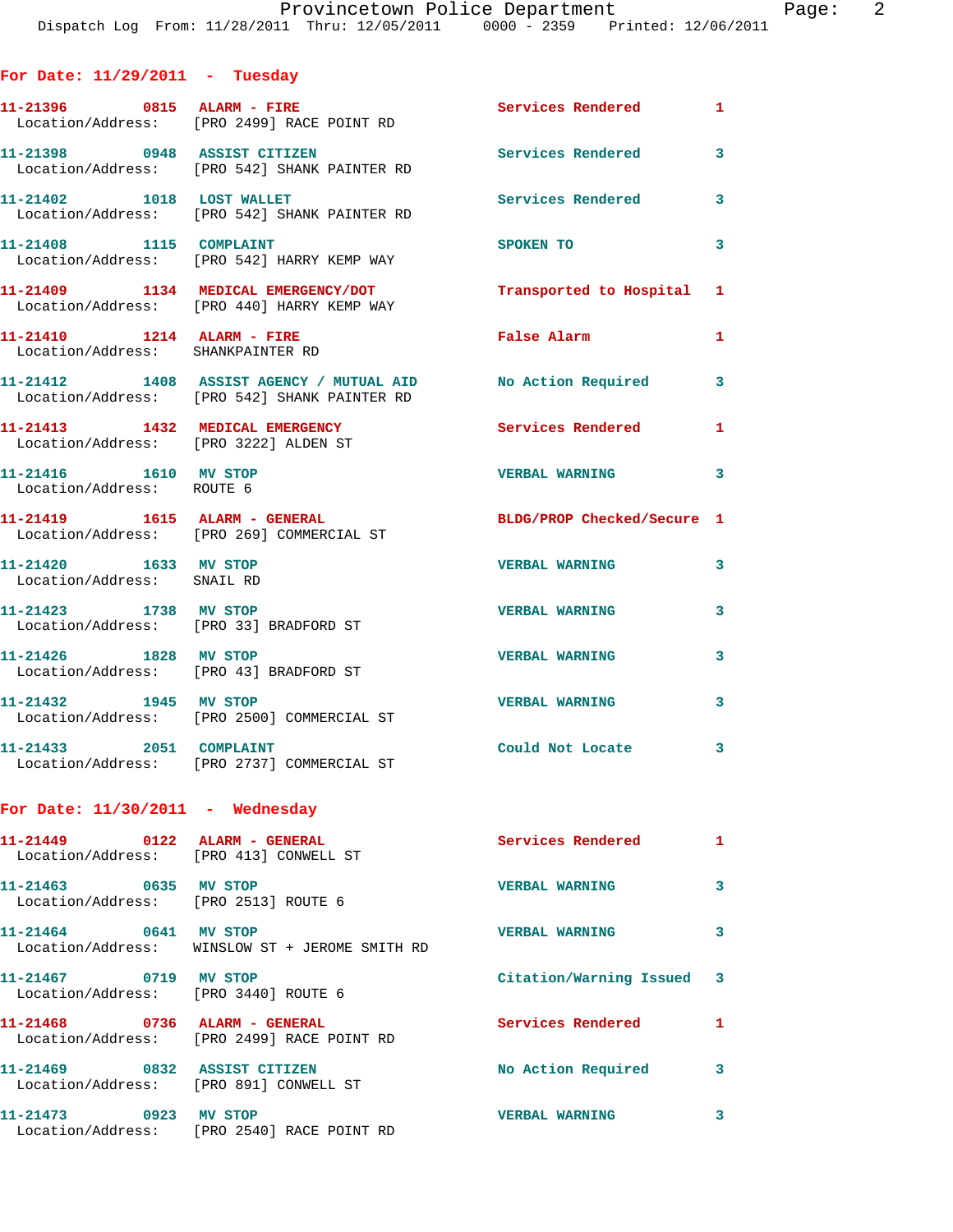Dispatch Log From: 11/28/2011 Thru: 12/05/2011 0000 - 2359 Printed: 12/06/2011

|                                                          | 11-21474 0929 MEDICAL EMERGENCY<br>Location/Address: [PRO 1353] COMMERCIAL ST                                | Services Rendered 1        |                |
|----------------------------------------------------------|--------------------------------------------------------------------------------------------------------------|----------------------------|----------------|
| 11-21476    1018    SERVE SUMMONS                        | Location/Address: [PRO 1179] NELSON AVE                                                                      | No Action Required         | 3              |
| 11-21480 1123 ASSIST CITIZEN                             | Location/Address: [PRO 1771] CONWELL ST                                                                      | Services Rendered          | 3              |
|                                                          | 11-21483 1242 SERVE SUMMONS<br>Location/Address: [PRO 542] SHANK PAINTER RD                                  | No Action Required         | 3              |
| 11-21485 1312 MV ACCIDENT                                | Location/Address: [PRO 214] COMMERCIAL ST                                                                    | Services Rendered          | 1              |
| 11-21486    1328    SERVE SUMMONS                        | Location/Address: [PRO 290] COMMERCIAL ST                                                                    | No Action Required         | 3              |
| 11-21487 1350 SERVE SUMMONS                              | Location/Address: [PRO 144] COMMERCIAL ST                                                                    | Services Rendered          | 3              |
|                                                          | 11-21490 1520 MEDICAL EMERGENCY<br>Location/Address: [PRO 1254] PLEASANT ST                                  | <b>PATIENT REFUSAL</b>     | $\mathbf{1}$   |
|                                                          | 11-21491 1521 MEDICAL EMERGENCY/DOT<br>Location/Address: [PRO 440] HARRY KEMP WAY                            | Transported to Hospital 1  |                |
|                                                          | 11-21492 1537 SERVE RESTRAINING ORDER<br>Location/Address: [PRO 542] SHANK PAINTER RD                        | Services Rendered          | $\overline{2}$ |
| Location/Address: ROUTE 6 + CONWELL ST                   | 11-21493 1618 ASSIST AGENCY / MUTUAL AID                                                                     | Services Rendered          | 3              |
| 11-21494 1621 COMPLAINT<br>Location/Address: BREWSTER ST |                                                                                                              | Services Rendered          | 3              |
|                                                          | 11-21498 1705 ASSIST AGENCY / MUTUAL AID<br>Location/Address: [PRO 542] SHANK PAINTER RD                     | Services Rendered          | 3              |
|                                                          | 11-21499 1741 ASSIST AGENCY / MUTUAL AID Services Rendered 3<br>Location/Address: [PRO 542] SHANK PAINTER RD |                            |                |
|                                                          | 11-21504 1940 ALARM - GENERAL<br>Location/Address: [PRO 440] HARRY KEMP WAY                                  | BLDG/PROP Checked/Secure 1 |                |
|                                                          | 11-21505 1959 SUSPICIOUS ACTIVITY<br>Location/Address: [PRO 2094] CONWELL ST                                 | <b>Services Rendered</b>   | $\mathbf{2}$   |
| 11-21514 2227 ALARM - GENERAL                            | Location/Address: [PRO 139] COMMERCIAL ST                                                                    | <b>False Alarm</b>         | 1              |
| For Date: $12/01/2011 - \text{Thursday}$                 |                                                                                                              |                            |                |
| 11-21520 0121 ALARM - GENERAL                            |                                                                                                              | BLDG/PROP Checked/Secure 1 |                |

 Location/Address: [PRO 269] COMMERCIAL ST **11-21526 0630 MEDICAL EMERGENCY Transported to Hospital 1**  Location/Address: HARRY KEMP WAY **11-21528 0713 SPEED DOLLY ASSIGNMENT Services Rendered 3**  Location/Address: [PRO 1318] COMMERCIAL ST **11-21529 0756 ROAD CLOSURES Services Rendered 3**  Location/Address: [PRO 61] BRADFORD ST **11-21530 0840 DOCTOR ORDERED TRANSPORT Transported to Hospital 1**  Location/Address: [PRO 3222] ALDEN ST **11-21531 0845 198 OUT OF SERVICE Services Rendered 1**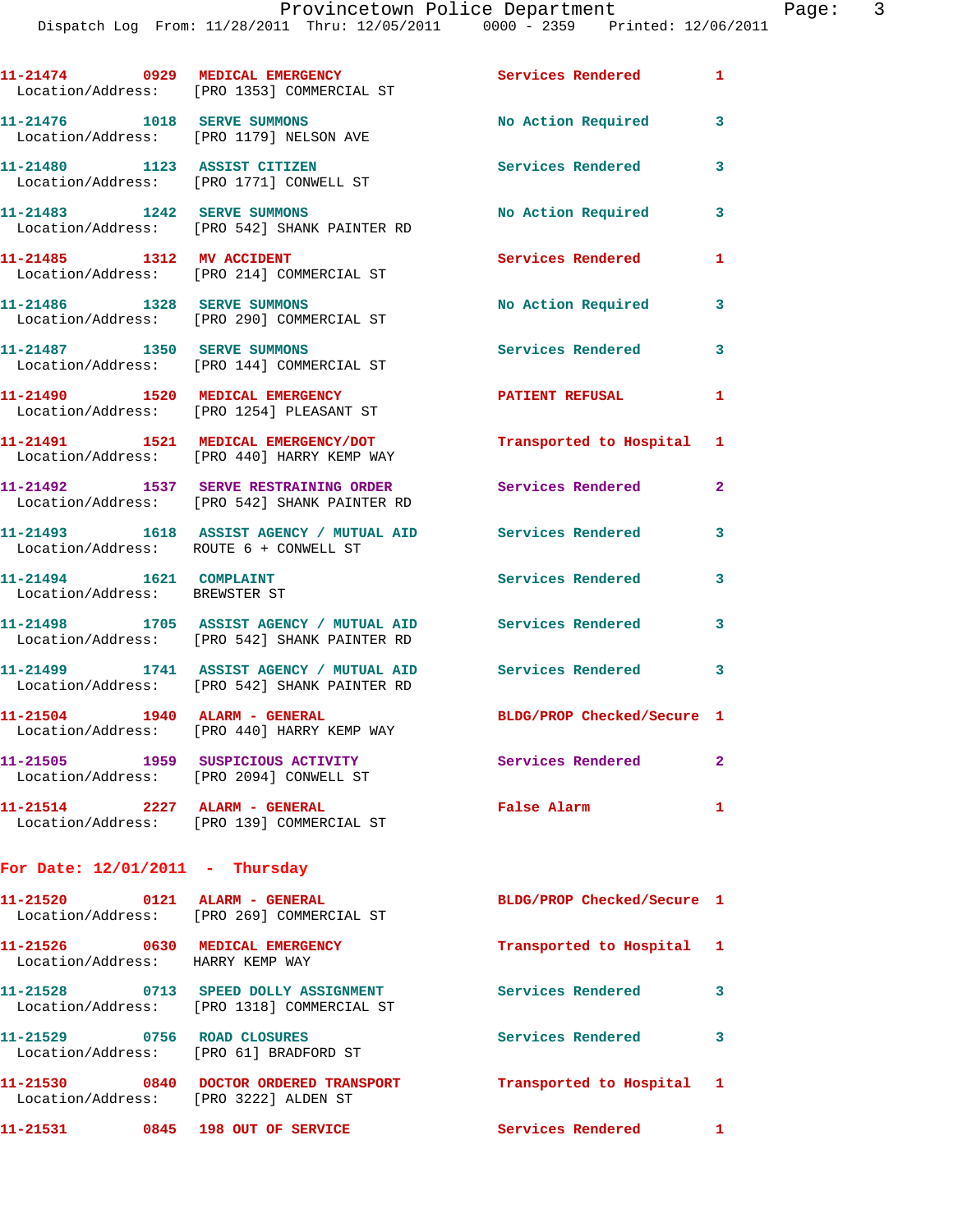|                                  | Dispatch Log From: 11/28/2011 Thru: 12/05/2011 0000 - 2359 Printed: 12/06/2011                             | Provincetown Police Department Page: 4 |              |              |  |
|----------------------------------|------------------------------------------------------------------------------------------------------------|----------------------------------------|--------------|--------------|--|
|                                  | Location/Address: [PRO 1892] SHANK PAINTER RD                                                              |                                        |              |              |  |
|                                  | 11-21534 0927 FIRE, OTHER Services Rendered 1<br>Location/Address: [PRO 2647] SHANK PAINTER RD             |                                        |              |              |  |
|                                  | 11-21537 1102 SERVE RESTRAINING ORDER Could Not Locate<br>Location/Address: [PRO 1179] NELSON AVE          |                                        | $\mathbf{2}$ |              |  |
| 11-21538 1140 COMPLAINT          | Location/Address: BREWSTER ST + BRADFORD ST                                                                | Services Rendered 3                    |              |              |  |
|                                  | 11-21541 1246 MV ACCIDENT<br>Location/Address: [PRO 3333] COMMERCIAL ST                                    | Services Rendered 1                    |              |              |  |
| 11-21543 1410 COMPLAINT          | Location/Address: [PRO 3596] COMMERCIAL ST                                                                 | Services Rendered 3                    |              |              |  |
| Refer To Arrest: 11-261-AR       | 11-21546 1619 DISORDERLY<br>Location/Address: [PRO 338] SHANK PAINTER RD<br>Refer To $P/C$ : $11-260-R$    | Arrest(s) Made                         | $\mathbf{2}$ |              |  |
| Refer To Arrest: 11-262-AR       | 11-21549 1645 SERVE WARRANT<br>Location/Address: [PRO 542] SHANK PAINTER RD                                | Arrest(s) Made                         | 3            |              |  |
|                                  | 11-21548 1720 LOST BLACK POUCH<br>Location/Address: [PRO 542] SHANK PAINTER RD                             | Services Rendered                      | $\mathbf{3}$ |              |  |
|                                  | 11-21550 1813 DISORDERLY<br>Location/Address: [PRO 442] HARRY KEMP WAY                                     | Could Not Locate                       | $\mathbf{2}$ |              |  |
|                                  | 11-21552 1937 ASSIST AGENCY / MUTUAL AID Services Rendered<br>Location/Address: [PRO 542] SHANK PAINTER RD |                                        | 3            |              |  |
|                                  | 11-21553 2148 DISORDERLY<br>Location/Address: [PRO 3443] COMMERCIAL ST                                     | Could Not Locate 2                     |              | $\mathbf{1}$ |  |
|                                  | 11-21555 2303 SPEED DOLLY ASSIGNMENT Services Rendered<br>Location/Address: [PRO 542] SHANK PAINTER RD     |                                        | 3            |              |  |
| For Date: 12/02/2011 - Friday    |                                                                                                            |                                        |              |              |  |
|                                  | 11-21564 0726 SPEED DOLLY ASSIGNMENT Services Rendered 3<br>Location/Address: BRADFORD ST + COTTAGE ST     |                                        |              |              |  |
| Location/Address: [TRU] ROUTE    | 11-21565 0824 ASSIST AGENCY / MUTUAL AID Taken/Referred to Other 3                                         |                                        |              |              |  |
|                                  | 11-21568 0905 MEDICAL EMERGENCY<br>Location/Address: [PRO 440] HARRY KEMP WAY                              | Transported to Hospital 1              |              |              |  |
|                                  | 11-21570 0942 COMPLAINT<br>Location/Address: [PRO 1563] CONWELL ST                                         | No Action Required 3                   |              |              |  |
|                                  | 11-21571 1000 ASSIST CITIZEN/REASSURNACE Could Not Locate 3<br>Location/Address: [PRO 3632] COMMERCIAL ST  |                                        |              |              |  |
| Location/Address: HARRY KEMP WAY | 11-21573 1108 MV STOP                                                                                      | <b>VERBAL WARNING</b>                  | 3            |              |  |
|                                  | 11-21574 1156 LOST/FOUND PROPERTY No Action Required 3<br>Location/Address: [PRO 542] SHANK PAINTER RD     |                                        |              |              |  |
|                                  | 11-21576 1229 MEDICAL EMERGENCY<br>Location/Address: [PRO 537] SHANK PAINTER RD                            | Transported to Hospital 1              |              |              |  |
|                                  | 11-21578 1323 ALARM - FIRE/OVAN FIRE Services Rendered 1<br>Location/Address: [PRO 1792] BRADFORD ST       |                                        |              |              |  |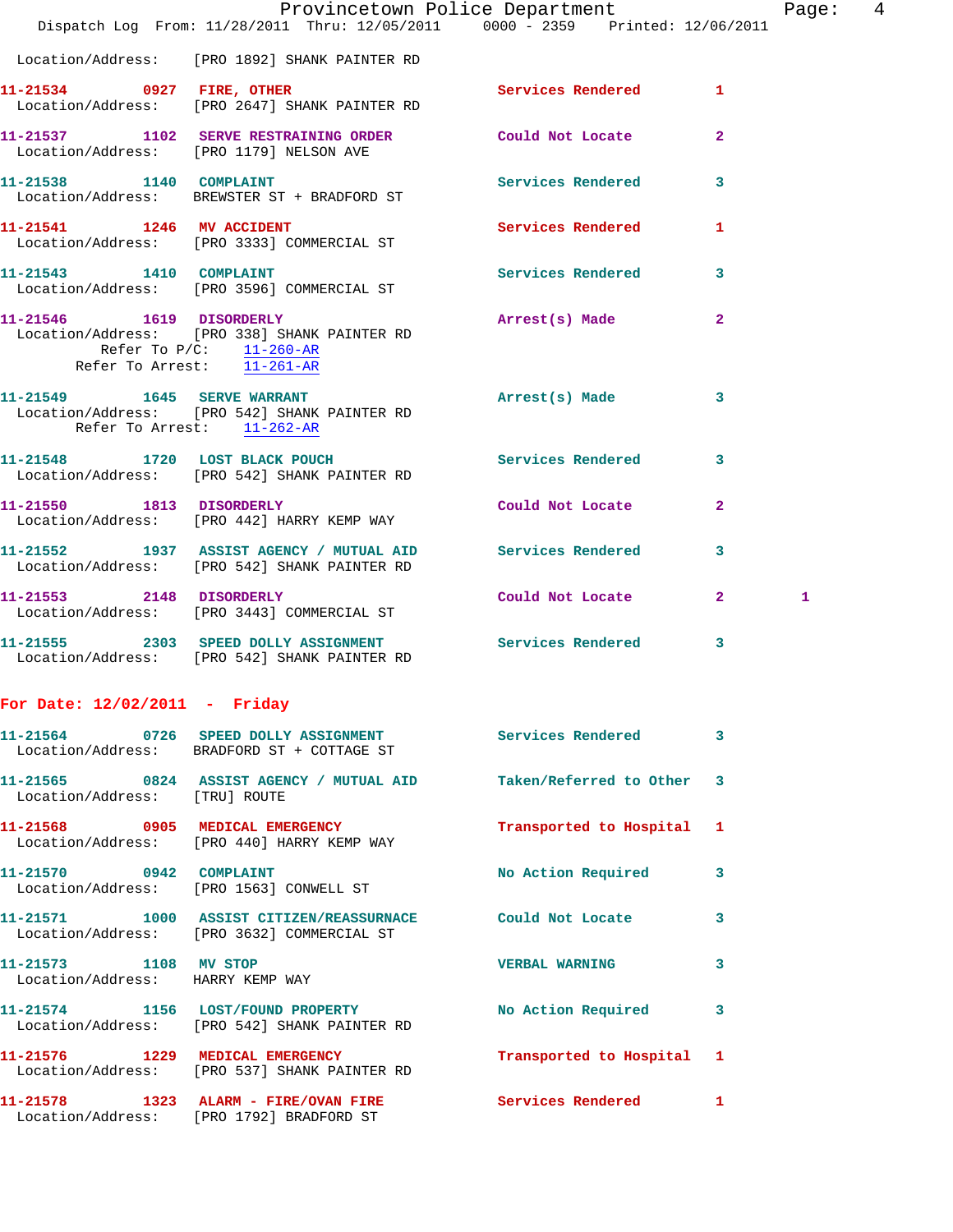|                                                               | Provincetown Police Department<br>Dispatch Log From: 11/28/2011 Thru: 12/05/2011 0000 - 2359 Printed: 12/06/2011 |                           |                |
|---------------------------------------------------------------|------------------------------------------------------------------------------------------------------------------|---------------------------|----------------|
|                                                               | 11-21580 1459 MINOR MV ACCIDENT No Action Required<br>Location/Address: [PRO 606] CONWELL ST                     |                           | 1              |
| 11-21585 1628 MV STOP                                         | Location/Address: [PRO 2818] CONWELL ST                                                                          | <b>VERBAL WARNING</b>     | 3              |
| 11-21586 1631 MV STOP<br>Location/Address: ROUTE 6            |                                                                                                                  | <b>VERBAL WARNING</b>     | 3              |
| Location/Address: [OT] MAIN ST                                | 11-21587 1641 ASSIST AGENCY / MUTUAL AID Services Rendered                                                       |                           | 3              |
| 11-21591 1736 MV STOP<br>Location/Address: RYDER ST           |                                                                                                                  | <b>VERBAL WARNING</b>     | 3              |
|                                                               | 11-21596 1826 SERVE WARRANT<br>Location/Address: [PRO 2448] OFF CEMETERY RD                                      | Could Not Locate          | 3              |
|                                                               | 11-21597 1849 SPEED DOLLY ASSIGNMENT<br>Location/Address: [PRO 542] SHANK PAINTER RD                             | No Action Required        | 3              |
|                                                               | 11-21600 1905 ALARM - GENERAL<br>Location/Address: [PRO 530] SHANK PAINTER RD                                    | <b>False Alarm</b>        | 1              |
|                                                               | 11-21602 1930 MV STOP<br>Location/Address: CARVER ST + BRADFORD ST                                               | <b>VERBAL WARNING</b>     | 3              |
| 11-21603 2010 SERVE SUMMONS<br>Location/Address: BREWSTER ST  |                                                                                                                  | <b>Services Rendered</b>  | 3              |
|                                                               | 11-21604 2020 SERVE SUMMONS<br>Location/Address: [PRO 2157] COMMERCIAL ST                                        | Could Not Locate          | 3              |
| 11-21605 2044 MV STOP                                         | Location/Address: [PRO 440] HARRY KEMP WAY                                                                       | <b>VERBAL WARNING</b>     | 3              |
|                                                               | 11-21607 2105 SERVE RESTRAINING ORDER<br>Location/Address: [PRO 3430] COMMERCIAL ST                              | Services Rendered         | $\overline{a}$ |
| 11-21609 2148 MV STOP<br>Location/Address: ROUTE 6 + SNAIL RD |                                                                                                                  | <b>VERBAL WARNING</b>     | 3              |
| 11-21610 2151 MV STOP<br>Location/Address: SNAIL RD + ROUTE 6 |                                                                                                                  | <b>VERBAL WARNING</b>     | 3              |
| 11-21611 2201 MV STOP<br>Location/Address: SNAIL RD + ROUTE 6 |                                                                                                                  | <b>VERBAL WARNING</b>     | 3              |
| 11-21612 2206 MV STOP                                         | Location/Address: SHANK PAINTER RD + ROUTE 6                                                                     | <b>VERBAL WARNING</b>     | 3              |
| 11-21613 2210 MV STOP                                         | Location/Address: [PRO 539] SHANK PAINTER RD                                                                     | <b>VERBAL WARNING</b>     | 3              |
| 11-21614 2218 MV STOP                                         | Location/Address: SHANK PAINTER RD + COURT ST                                                                    | <b>VERBAL WARNING</b>     | 3              |
| 11-21618 2311 MEDICAL EMERGENCY                               | Location/Address: [PRO 1333] COMMERCIAL ST                                                                       | Transported to Hospital 1 |                |
| For Date: $12/03/2011$ - Saturday                             |                                                                                                                  |                           |                |
| 11-21622 0102 DISORDERLY                                      | Location/Address: [PRO 3443] COMMERCIAL ST                                                                       | Peace Restored            | 2              |
| 11-21629 0325 MV STOP                                         | Location/Address: SNAIL RD + ROUTE 6                                                                             | <b>VERBAL WARNING</b>     | 3              |
|                                                               | 11-21637 0651 SPEED DOLLY ASSIGNMENT Services Rendered                                                           |                           | 3              |

Location/Address: [PRO 1789] BRADFORD ST

Page: 5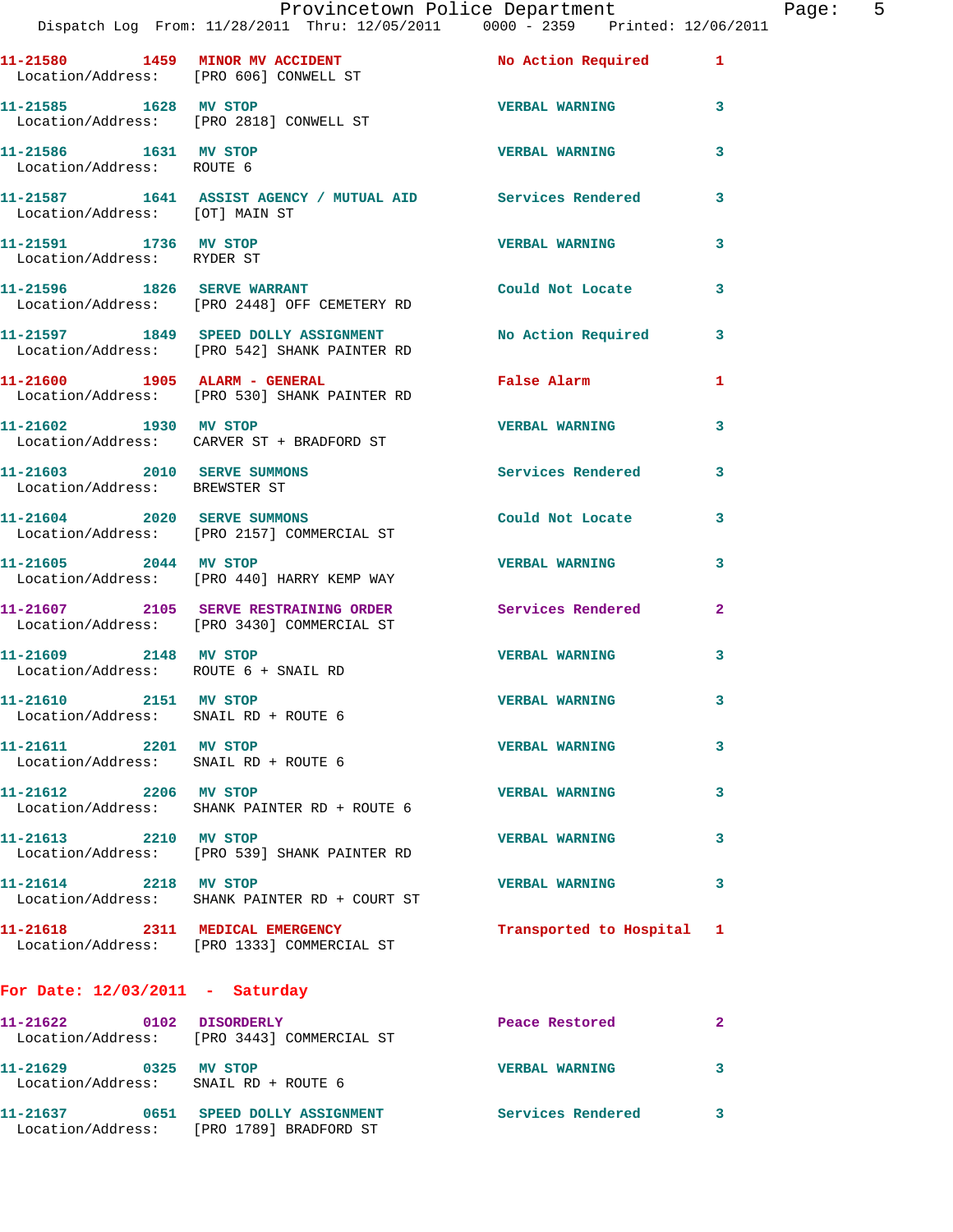|                                                               | 11-21646 0946 LOST PROPERTY-WALLET<br>Location/Address: [PRO 537] SHANK PAINTER RD   | No Action Required         | 3            |
|---------------------------------------------------------------|--------------------------------------------------------------------------------------|----------------------------|--------------|
| 11-21649 1003 ASSIST CITIZEN                                  | Location/Address: [PRO 3632] COMMERCIAL ST                                           | SPOKEN TO                  | 3            |
| 11-21653 1114 MV STOP<br>Location/Address: RYDER ST           |                                                                                      | <b>VERBAL WARNING</b>      | 3            |
|                                                               | 11-21654 1123 MV STOP<br>Location/Address: PRINCE ST + BRADFORD ST                   | <b>VERBAL WARNING</b>      | 3            |
| 11-21661 1241 ASSIST CITIZEN<br>Location/Address: CONWELL ST  |                                                                                      | SPOKEN TO                  | 3<br>1       |
|                                                               | 11-21662 1251 MV STOP<br>Location/Address: [PRO 2018] COMMERCIAL ST                  | Citation/Warning Issued    | 3            |
|                                                               | 11-21669 1406 FOUND PROPERTY-WALLET<br>Location/Address: [PRO 2638] COMMERCIAL ST    | <b>No Action Required</b>  | 3            |
| 11-21668 1410 MV STOP                                         | Location/Address: ALDEN ST + BRADFORD ST                                             | <b>VERBAL WARNING</b>      | 3            |
| 11-21673 1535 COMPLAINT<br>Location/Address: HARRY KEMP WAY   |                                                                                      | SPOKEN TO                  | 3            |
|                                                               | 11-21674 1613 COMPLAINT<br>Location/Address: [PRO 516] RACE POINT RD                 | Could Not Locate           | 3            |
| 11-21677 1637 MV STOP                                         | Location/Address: [PRO 2818] CONWELL ST                                              | Vehicle Towed              | 3            |
| 11-21681 1736 MV STOP<br>Location/Address: [PRO 571] ALDEN ST |                                                                                      | BLDG/PROP Checked/Secure 3 |              |
| 11-21683 1753 MV STOP                                         | Location/Address: BRADFORD ST + STANDISH AVE                                         | <b>VERBAL WARNING</b>      | 3            |
| 11-21687 1909 MV STOP                                         | Location/Address: CEMETERY RD + CONWELL ST                                           | <b>VERBAL WARNING</b>      | 3            |
| 11-21688 1919 MV STOP                                         | Location/Address: PEARL ST + BRADFORD ST                                             | <b>VERBAL WARNING</b>      | 3            |
| 11-21691 1952 MV STOP<br>Location/Address: ROUTE 6            |                                                                                      | <b>VERBAL WARNING</b>      | 3            |
| 11-21692 2007 MV STOP<br>Location/Address: ROUTE 6            |                                                                                      | <b>VERBAL WARNING</b>      | 3            |
| Location/Address: HOWLAND ST                                  | 11-21694 2044 SUSPICIOUS ACTIVITY                                                    | <b>Services Rendered</b>   | $\mathbf{2}$ |
| 11-21697 2117 MV STOP                                         | Location/Address: STANDISH ST + BRADFORD ST                                          | No Action Required         | 3            |
|                                                               | 11-21701 2209 SPEED DOLLY ASSIGNMENT<br>Location/Address: [PRO 542] SHANK PAINTER RD | Services Rendered          | 3            |
| 11-21703 2221 COMPLAINT                                       | Location/Address: [PRO 433] RYDER ST EXT                                             | Services Rendered          | 3            |
| 11-21704 2231 MV STOP                                         | Location/Address: BRADFORD ST + ATLANTIC AVE                                         | <b>VERBAL WARNING</b>      | 3            |
| 11-21706 2246 MV STOP                                         |                                                                                      | <b>VERBAL WARNING</b>      | 3            |

Location/Address: [PRO 3099] SHANK PAINTER RD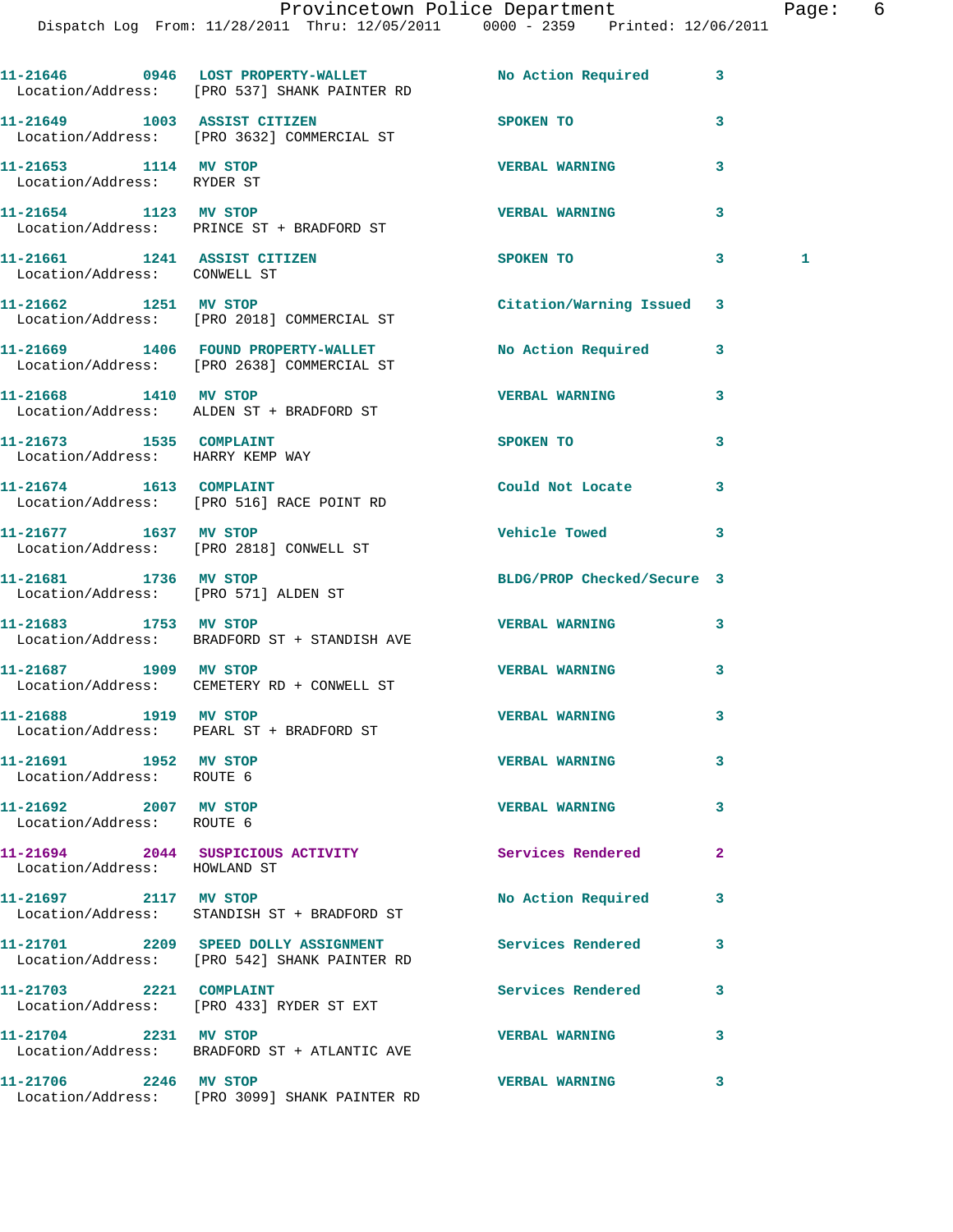|                                                                                           | Provincetown Police Department Page: 7<br>Dispatch Log From: 11/28/2011 Thru: 12/05/2011 0000 - 2359 Printed: 12/06/2011 |                           |              |  |
|-------------------------------------------------------------------------------------------|--------------------------------------------------------------------------------------------------------------------------|---------------------------|--------------|--|
| For Date: $12/04/2011$ - Sunday                                                           |                                                                                                                          |                           |              |  |
|                                                                                           | 11-21710 0000 MV STOP<br>Location/Address: [PRO 182] COMMERCIAL ST                                                       | Citation/Warning Issued 3 |              |  |
|                                                                                           | 11-21713 0021 MV STOP<br>Location/Address: CENTER ST + BRADFORD ST                                                       | Citation/Warning Issued 3 |              |  |
| 11-21714 0024 MV STOP                                                                     | Location/Address: WASHINGTON AVE + BRADFORD ST                                                                           | VERBAL WARNING 3          |              |  |
| Refer To Arrest: 11-264-AR                                                                | 11-21715 0030 MV STOP<br>Location/Address: CEMETERY RD + CONWELL ST                                                      | Arrest(s) Made            | 3            |  |
| Refer To P/C: 11-265-AR                                                                   | 11-21716 0121 SUSPICIOUS ACTIVITY/I.P. Protective Custody 2<br>Location/Address: [PRO 658] MOZART AVE                    |                           |              |  |
|                                                                                           | 11-21717 0142 MV STOP<br>Location/Address: RAILROAD AVE + BRADFORD ST                                                    | VERBAL WARNING 3          |              |  |
| Location/Address: ALDEN ST                                                                | 11-21726 0712 SPEED DOLLY ASSIGNMENT-DEPL. No Action Required 3                                                          |                           |              |  |
| 11-21733 0905 FIRE, OTHER<br>Location/Address: SHANKPAINTER RD                            |                                                                                                                          | Services Rendered 1       |              |  |
|                                                                                           | 11-21737 0941 MV STOP<br>Location/Address: PRINCE ST + BRADFORD ST                                                       | <b>VERBAL WARNING</b>     | 3            |  |
|                                                                                           | 11-21743 1134 MEDICAL EMERGENCY Services Rendered 1<br>Location/Address: [PRO 356] COMMERCIAL ST                         |                           |              |  |
|                                                                                           | 11-21749 1245 MV STOP<br>Location/Address: WINSLOW ST + BRADFORD ST                                                      | <b>VERBAL WARNING</b>     | 3            |  |
|                                                                                           | 11-21752 1347 ASSIST CITIZEN<br>Location/Address: [PRO 569] WINSLOW ST                                                   | No Action Required 3      |              |  |
|                                                                                           | 11-21755 1437 MV STOP<br>Location/Address: [PRO 96] CONWELL ST                                                           | <b>VERBAL WARNING</b>     | 3            |  |
| 11-21756 1439 MV STOP                                                                     | Location/Address: [PRO 1886] BRADFORD ST                                                                                 | <b>VERBAL WARNING</b>     | 3            |  |
| 11-21760 1653 MV ACCIDENT<br>Location/Address: BRADFORD ST<br>Refer To Accident: 11-50-AC |                                                                                                                          | Services Rendered         | $\mathbf{1}$ |  |
| 11-21761 1653 COMPLAINT                                                                   | Location/Address: [PRO 542] SHANK PAINTER RD                                                                             | SPOKEN TO                 | 3            |  |
|                                                                                           | 11-21764 1847 SPEED DOLLY ASSIGNMENT<br>Location/Address: [PRO 542] SHANK PAINTER RD                                     | No Action Required        | 3            |  |
| 11-21765 1859 MV STOP                                                                     | Location/Address: [PRO 2784] SHANK PAINTER RD                                                                            | <b>VERBAL WARNING</b>     | $\mathbf{3}$ |  |
| 11-21768 1947 MV STOP                                                                     | Location/Address: [PRO 539] SHANK PAINTER RD                                                                             | <b>VERBAL WARNING</b>     | 3            |  |
| For Date: $12/05/2011$ - Monday                                                           |                                                                                                                          |                           |              |  |
|                                                                                           | 11-21775 0128 MV STOP<br>Location/Address: [PRO 517] RACE POINT RD                                                       | No Action Required        | -3           |  |
| 11-21784 0602 MV STOP                                                                     |                                                                                                                          | <b>VERBAL WARNING</b>     | $\mathbf{3}$ |  |

Location/Address: [PRO 2513] ROUTE 6